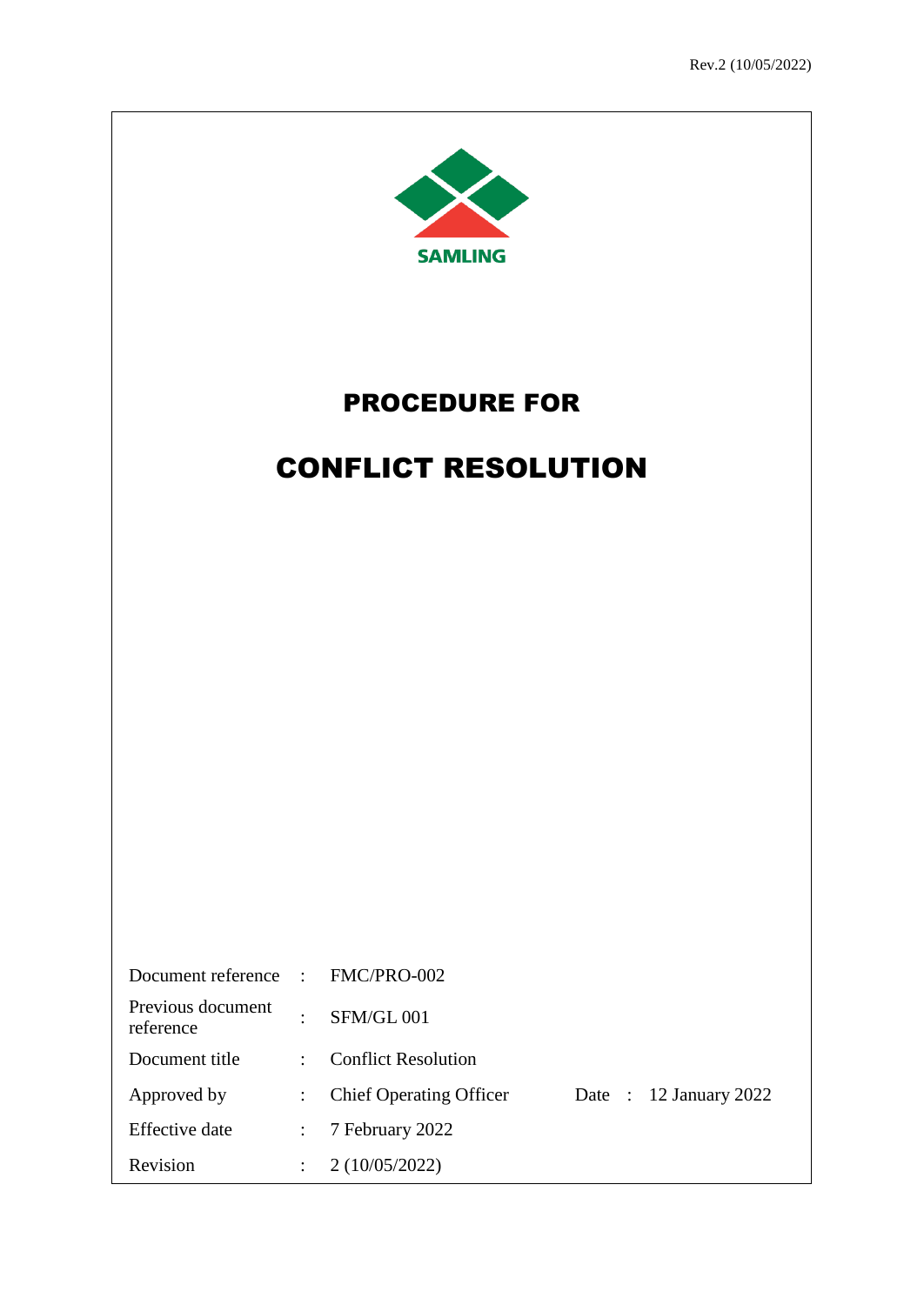## 1.0 PURPOSE

To provide practical guidance to forest managers and stakeholders to identify and resolve conflicts arising from forest operations activities.

## 2.0 SCOPE

This procedure applies to all principal, criteria and indicators stipulated in MTCS (MC&I SFM).

## 3.0 RESPONSIBILITY AND AUTHORITY

The Chief Operating Officer (COO) has overall responsibility and authority for this procedure.

## 4.0 DEFINITIONS/ABBREVIATIONS

| COO                 | <b>Chief Operating Officer</b>                                              |
|---------------------|-----------------------------------------------------------------------------|
| FMU Mgr             | <b>FMU Manager</b>                                                          |
| <b>CLO</b>          | Community Liaison Officer                                                   |
| <b>CRC</b>          | <b>Community Representative Committee</b>                                   |
| <b>FMCLC</b>        | Forest Management Certification Liaison Committee                           |
| <b>FMCTC</b>        | <b>Forest Management Certification Technical Committee</b>                  |
| <b>FMCSC</b>        | <b>Forest Management Certification Steering Committee</b>                   |
| <b>FMU</b>          | Forest Management Unit                                                      |
| <b>MTCS</b>         | Malaysian Timber Certification Scheme                                       |
| <b>MC&amp;I SFM</b> | Is the national forest management certification standard under the<br>MTCS. |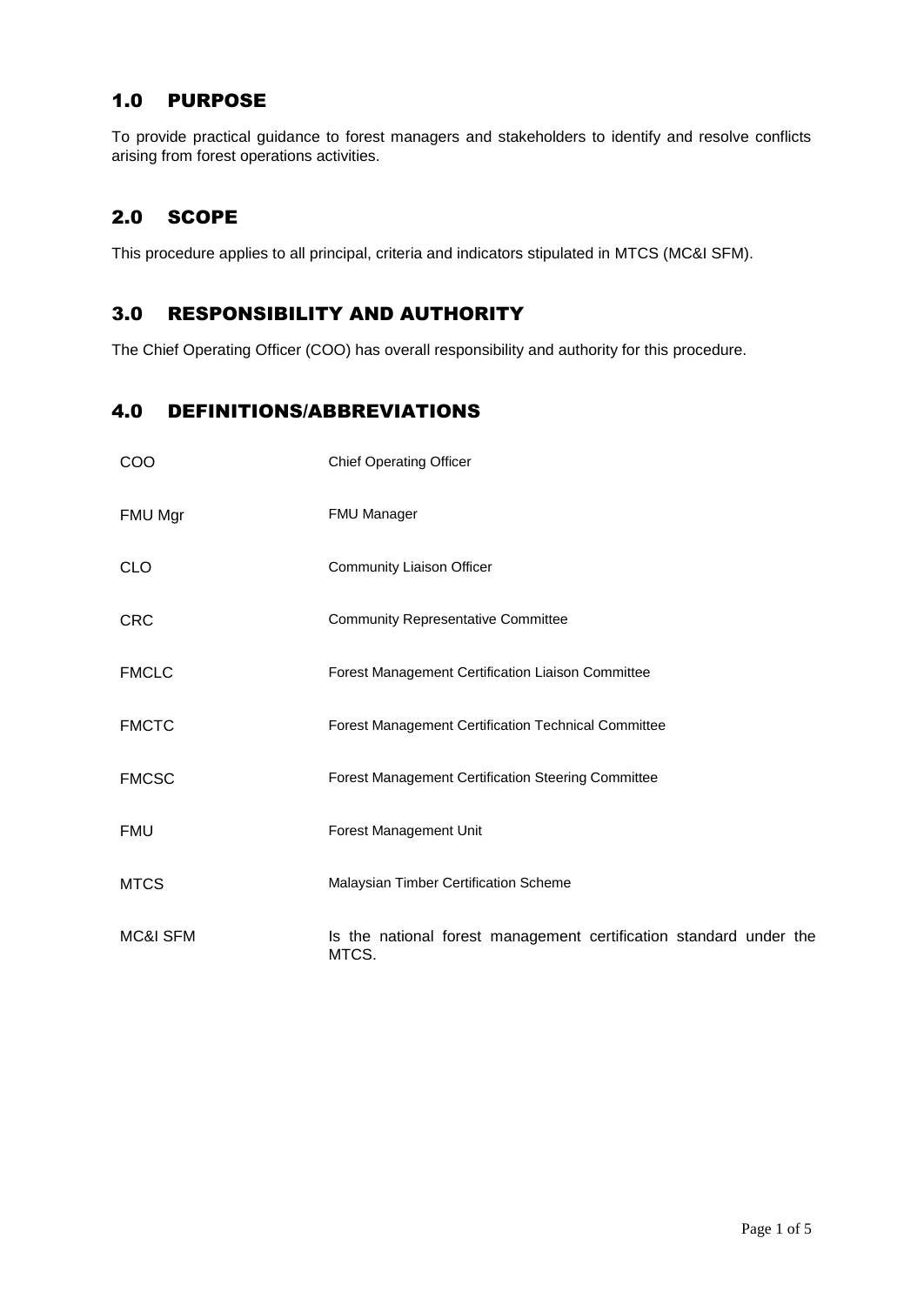## 5.0 FLOW CHART SUMMARY



**Conflict Resolution Flow Chart**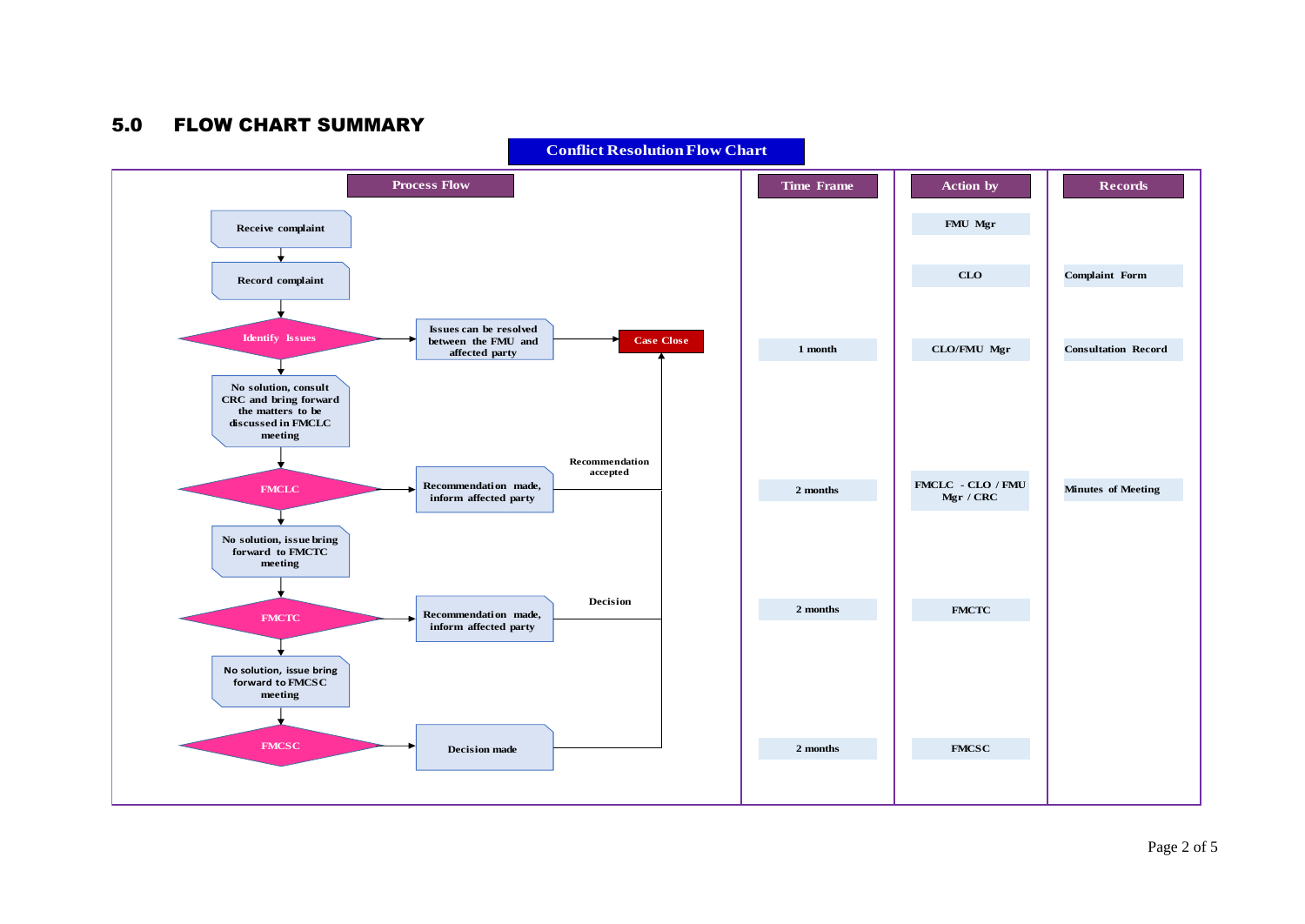## 6.0 STEPS OF CONFLICT RESOLUTION

|                                                                                                                                                                                                                                                                                                                                                                             | <b>Time Frame</b>                                                                                                                                                                      |          |
|-----------------------------------------------------------------------------------------------------------------------------------------------------------------------------------------------------------------------------------------------------------------------------------------------------------------------------------------------------------------------------|----------------------------------------------------------------------------------------------------------------------------------------------------------------------------------------|----------|
| Step 1                                                                                                                                                                                                                                                                                                                                                                      | When a dispute is brought up to the attention of FMU Manager either<br>from a report or from a complainant, the FMU Manager forward or inform<br>CLO:                                  |          |
|                                                                                                                                                                                                                                                                                                                                                                             | i.<br>If the FMU Manager received any unauthorized report, he is to<br>forward the report to CLO.                                                                                      |          |
|                                                                                                                                                                                                                                                                                                                                                                             | If the complainant involved local community, the FMU Manager to<br>ii.<br>advise the complainant to CLO so that his complaint could be<br>recorded in the Complaint Form (appendix 1)  |          |
| Step 2<br>The issue raised by complainant or report to be recorded by CLO in the<br>Complaint Form (see appendix 1). He/she and FMU Manager shall find,<br>record and assess fact involving:                                                                                                                                                                                |                                                                                                                                                                                        |          |
|                                                                                                                                                                                                                                                                                                                                                                             | i.<br>All parties concerned                                                                                                                                                            |          |
|                                                                                                                                                                                                                                                                                                                                                                             | ii.<br>Witness and evidences produced by parties concerned                                                                                                                             |          |
| Step 3                                                                                                                                                                                                                                                                                                                                                                      | CLO / FMU Manager to identify and assess the issues - whether within<br>jurisdiction of the FMU or to be assigned to the right party.                                                  |          |
| 1.<br>If the issue is within the jurisdiction of FMU, based on the information<br>gathered, the Camp Manager / CLO to try to solve the issues informally<br>with the affected parties through consultation, negotiation of fair and<br>1 month<br>equitable compensation related with traditional knowledge and<br>practices together with CRC and to come to an agreement. |                                                                                                                                                                                        |          |
| 2.                                                                                                                                                                                                                                                                                                                                                                          | All the information on the consultation to be recorded accordingly.                                                                                                                    |          |
| 3.                                                                                                                                                                                                                                                                                                                                                                          | If the FMU fail to reach any solution, the issues would be brought<br>forward to FMCLC meeting.                                                                                        |          |
| Step 4<br>FMU CLO to initiate consultation meeting through FMCLC prior to the<br>meeting, the following information to be made available:                                                                                                                                                                                                                                   |                                                                                                                                                                                        |          |
|                                                                                                                                                                                                                                                                                                                                                                             | i.<br>Clarification from individuals and/or elders with background<br>knowledge of the issue                                                                                           |          |
|                                                                                                                                                                                                                                                                                                                                                                             | Consulting knowledgeable individuals (who may and may not<br>II.<br>be the same individuals as in (i), if necessary                                                                    |          |
|                                                                                                                                                                                                                                                                                                                                                                             | iii. Developing a summary of findings.                                                                                                                                                 |          |
| 1.                                                                                                                                                                                                                                                                                                                                                                          | Based on all the information obtained from the consultation, FMCLC<br>recommend actions or solutions to address the issue.                                                             | 2 months |
| 2.                                                                                                                                                                                                                                                                                                                                                                          | If decisions cannot be made or the issues cannot be solved under<br>FMCLC, the matter would be brought up to higher committee, FMCTC.<br>The Committee Chairman is Director of Forest. |          |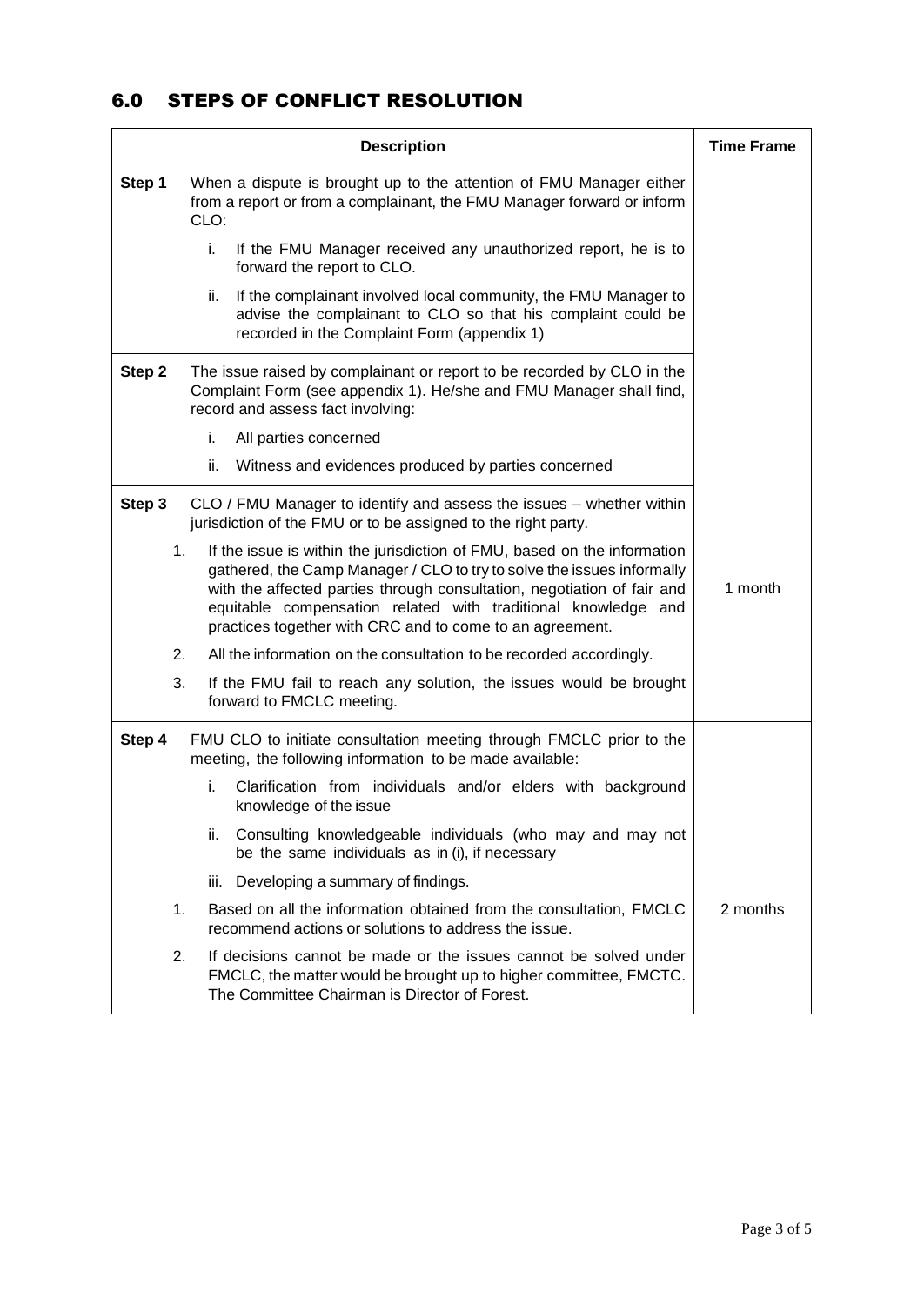| Step 5     | If the matters settle at FMCTC level, the decision is to be conveyed to<br>FMU / FMCLC.  | 2 months |
|------------|------------------------------------------------------------------------------------------|----------|
|            | In the event the matter cannot be settled, then the issues would be<br>handled by FMCSC. |          |
| Step 6     | FMCSC to make decision, recommendation and suitable solutions.                           | 2 months |
| Case close |                                                                                          |          |

#### 6.1 Community Representatives Committee (CRC)

**A CRC** is a committee that local communities from within and adjacent to the FMU that are directly or indirectly affected by the FMU's forest operation may set up should they wish to do so.

The chairman and members of the committee are determined by the communities themselves.

#### 6.2 Forest Management Certification Liaison Committee (FMCLC)

**FMCLC** is a consultative framework involving multi-stakeholder representatives from local communities residing within or surrounding the FMU that are directly or indirectly affected by the forest operation, FMU representatives, FDS as well as other relevant government agencies as and when required. The Committee Chairman is the Regional Forest Officer.

#### 6.3 Forest Management Certification Technical Committee (FMCTC)

**FMCTC** was set up to address issues related to technical issues on the ground with regards to the implementation of SFM and FMC. One of the main task of this committee is to evaluate Forest Management Plan and provide a recommendation for approval. The committee members are expert in various field from relevant agencies related to forestry sector (FDS, SFC, NREB, STIDC). The Chairman for this committee is the Director of Forests.

#### 6.4 Forest Management Certification Steering Committee (FMCSC)

**FMCSC** was set up to address issues related to policy, laws or regulation and management issues at the Ministry level. Chaired by Permanent Secretary of Ministry for Urban Development and Natural Resources. Members of the committee are representatives from various agencies under the jurisdiction of the Ministry (Forest Department Sarawak (FDS), Sarawak forestry Corporation (SFC), Sarawak Timber Development Corporation (STIDC), Natural Resources and Environment Board (NREB), Land and Survey (L&S) and Sarawak Biodiversity Centre (SBC).

## 7.0 REFERENCE DOCUMENTS

- 1. MC&I SFM 1/2020.
- 2. Complaint Form.